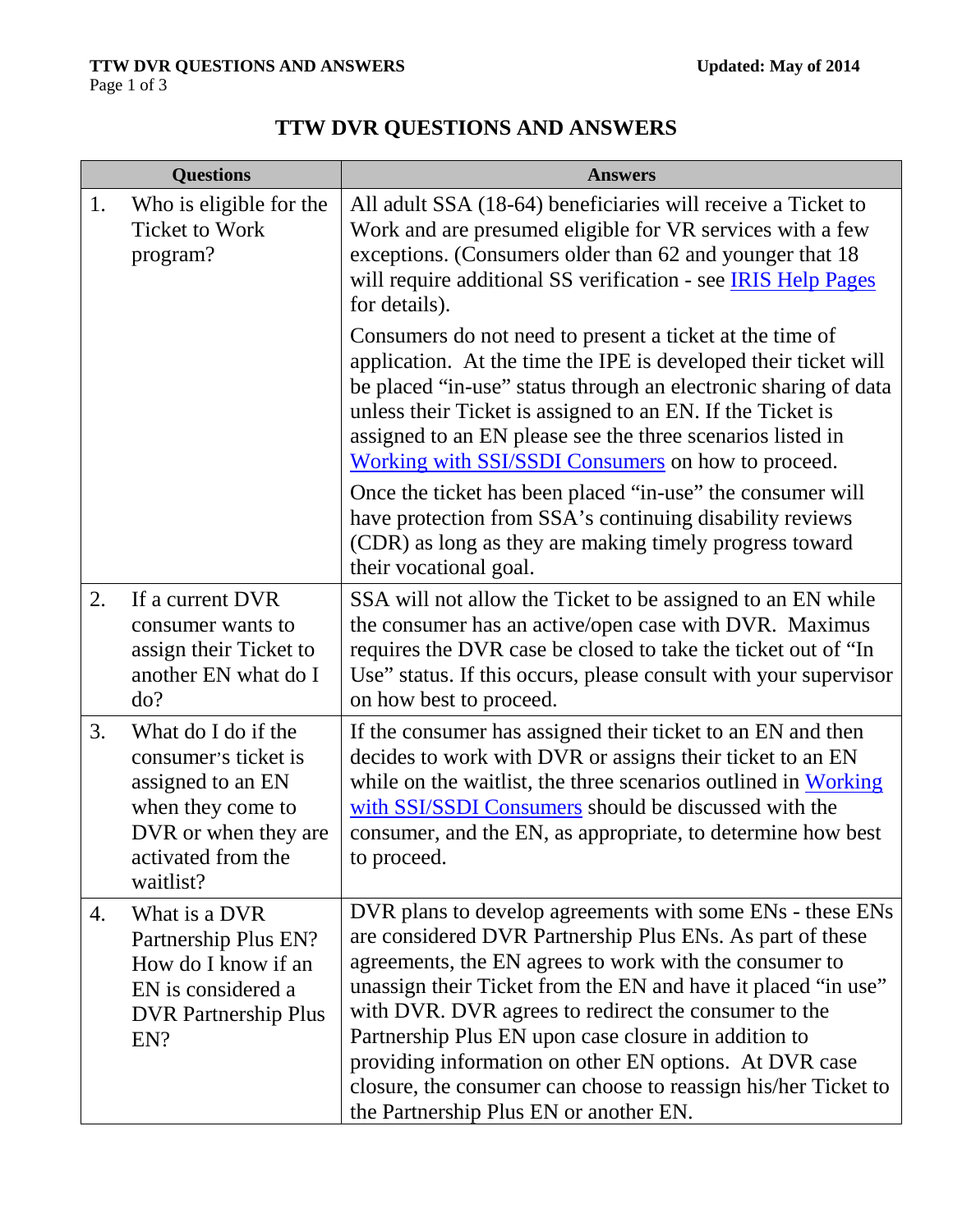|    | <b>Questions</b>                                                                                                            | <b>Answers</b>                                                                                                                                                                                                                                                                                                                                                                                                                                                                                                                                                        |
|----|-----------------------------------------------------------------------------------------------------------------------------|-----------------------------------------------------------------------------------------------------------------------------------------------------------------------------------------------------------------------------------------------------------------------------------------------------------------------------------------------------------------------------------------------------------------------------------------------------------------------------------------------------------------------------------------------------------------------|
| 5. | What new<br>reporting/tracking<br>requirements do I<br>have?                                                                | Staff is no longer responsible for collecting wage<br>documentation during the first 90 days of employment<br>UNLESS the consumer is working for the Federal<br>Government, a Non-Profit organization that does not report<br>wages to unemployment, or the consumer is self-employed.<br>Please refer to Working with SSI/SSDI Consumers and<br><b>Working with SSI/SSDI Beneficiaries Flow Chart for</b><br>information on how staff can assist in the collection of this<br>wage documentation by having consumers sign releases or<br>share information with DVR. |
| 6. | If the Ticket holder<br>goes to work, does the<br>counselor have to<br>notify the local SSA?                                | No, it is the consumer's responsibility to notify SSA of their<br>work wages.                                                                                                                                                                                                                                                                                                                                                                                                                                                                                         |
| 7. | Do current SSA<br>beneficiaries who are<br>DVR consumers have<br>to participate in the<br><b>Ticket to Work</b><br>program? | While the Ticket program is voluntary, if they develop an<br>IPE, SSA interprets that as the consumer making a decision to<br>participate in the Ticket program. Their Ticket will be<br>considered in an "In-use-SVR" status while they are working<br>with us and, therefore; the consumer will receive CDR<br>protection as long as they make timely progress toward their<br>employment goal according to the SSA rules.                                                                                                                                          |
| 8. | What is "timely"<br>progress toward self<br>supporting<br>employment"?                                                      | "Timely progress requirements" must be met in order to<br>maintain protection from the CDR's (Continuing Disability<br>Reviews). These requirements are a combination of work<br>and/or education activities which are to be met on an annual<br>basis. Failure to meet timely progress only affects the CDR<br>protection, not benefits or the Ticket. Please refer to the<br><b>Timely Progress Requirement Tip Sheet for further</b><br>information.                                                                                                               |
| 9. | Do I have to track and<br>report timely<br>progress?                                                                        | Meeting timely progress is a consumer responsibility. The<br>counselor can incorporate the timely progress requirements<br>into the IPE, if the consumer requests this, and the CDR<br>protection is important to the consumer. However, meeting<br>the timely progress requirements remain the consumer's<br>responsibility. Maximus will communicate directly with the<br>SSA beneficiaries regarding timely progress requirements.<br>Please refer to the Timely Progress Requirement Tip Sheet<br>for further information.                                        |